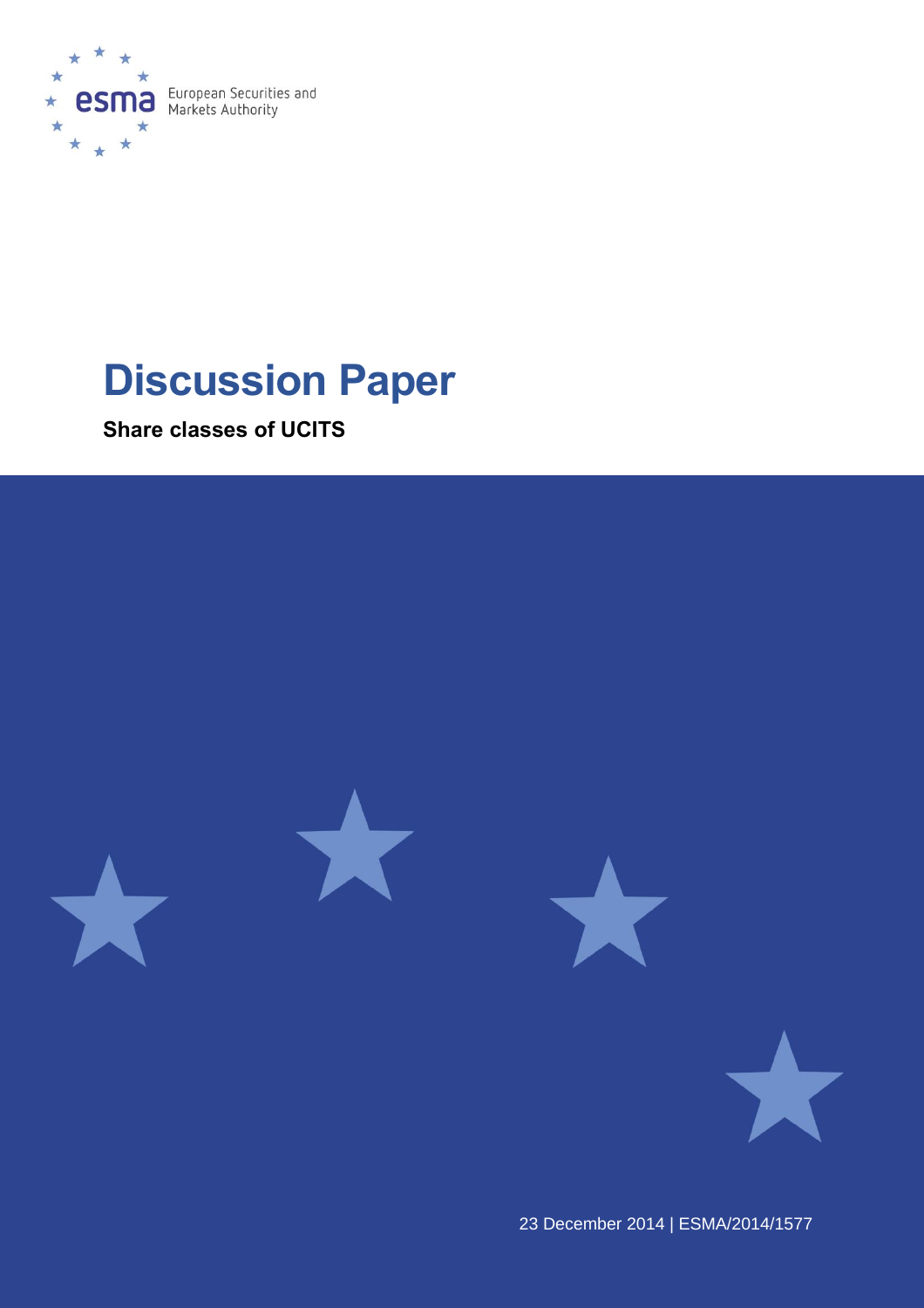

**Date: 22 December 2014 ESMA/2014/1577**

## **Responding to this paper**

ESMA invites comments on all matters in this paper and in particular on the specific questions summarised in Annex 1. Comments are most helpful if they:

- 1. respond to the question stated;
- 2. indicate the specific question to which the comment relates;
- 3. contain a clear rationale; and
- 4. describe any alternatives ESMA should consider.

ESMA will consider all comments received by Friday 27 March 2015**.**

All contributions should be submitted online at [www.esma.europa.eu](http://www.esma.europa.eu/) under the heading 'Your input - Consultations'.

#### **Publication of responses**

All contributions received will be published following the close of the consultation, unless you request otherwise. Please clearly and prominently indicate in your submission any part you do not wish to be publically disclosed. A standard confidentiality statement in an email message will not be treated as a request for non-disclosure. A confidential response may be requested from us in accordance with ESMA's rules on access to documents. We may consult you if we receive such a request. Any decision we make not to disclose the response is reviewable by ESMA's Board of Appeal and the European Ombudsman.

#### **Data protection**

Information on data protection can be found at [www.esma.europa.eu](http://www.esma.europa.eu/) under the heading Legal [Notice.](http://www.esma.europa.eu/legal-notice)

#### **Who should read this paper**

This document will be of interest to UCITS management companies and their trade associations, as well as institutional and retail investors investing in UCITS.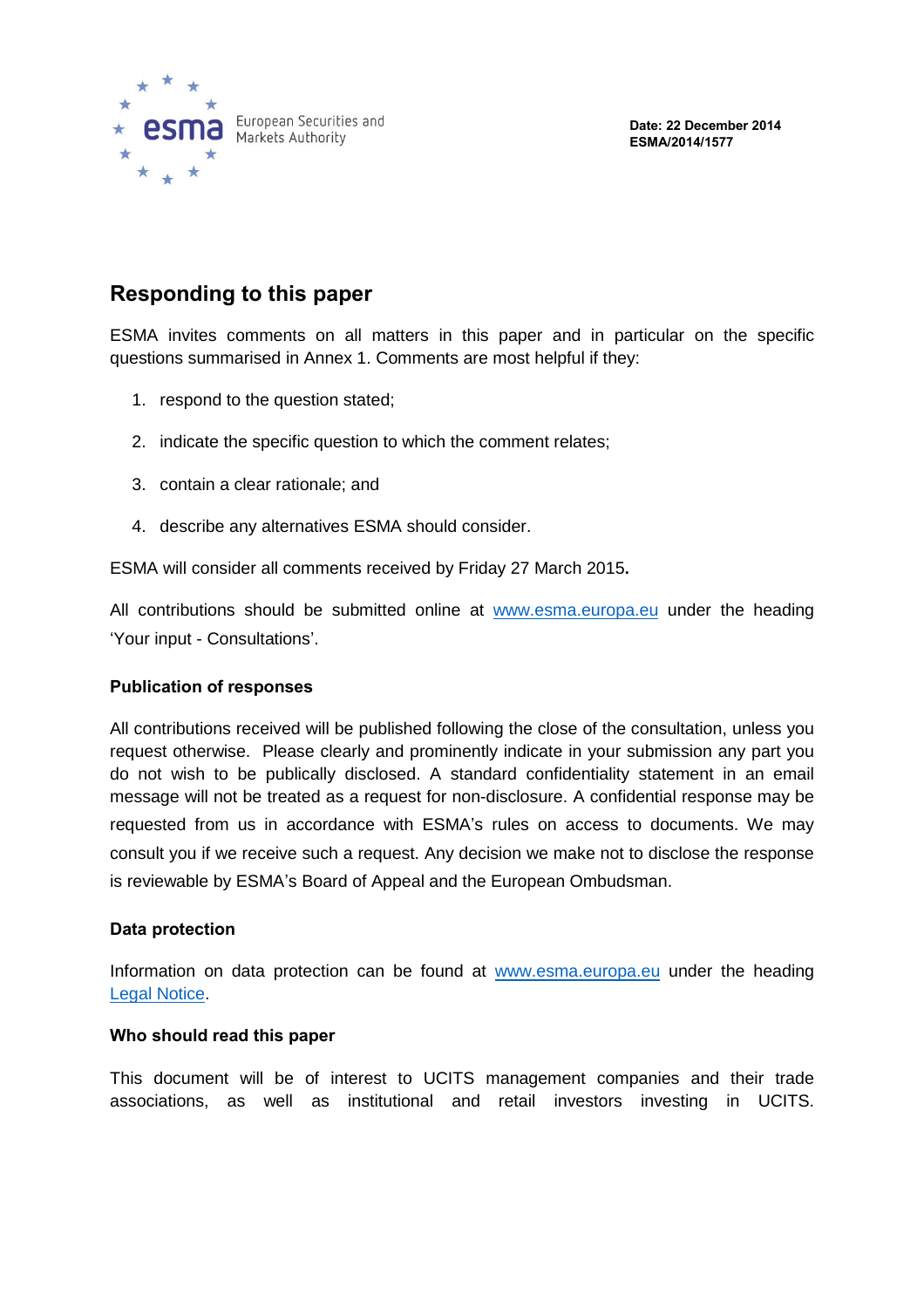

# **Table of Contents**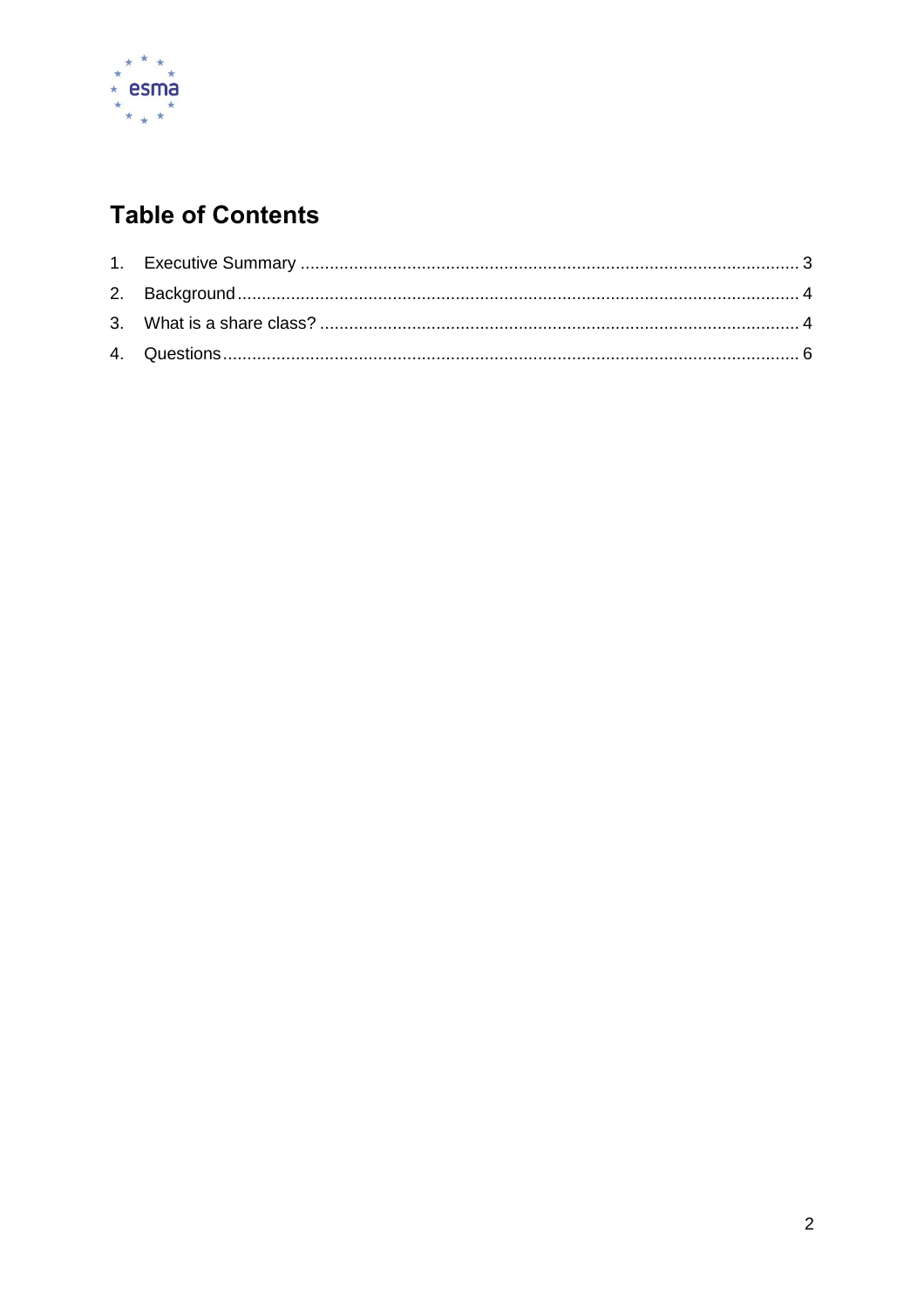

## <span id="page-3-0"></span>**1. Executive Summary**

## **Reasons for publication**

The UCITS Directive recognises the possibility for UCITS to offer different share classes to investors but it does not prescribe whether, and to what extent, share classes of a given UCITS can differ from each other. ESMA has identified diverging national practices as to the types of share class that are permitted, ranging from very simple share classes (e.g. with different levels of fees) to much more sophisticated share classes (e.g. with potentially different investment strategies). Therefore, ESMA sees merit in developing a common understanding of what constitutes a share class of UCITS and of the ways in which share classes may differ from each other.

## **Contents**

In this discussion paper, ESMA sets out its views on what constitutes a share class, including how to distinguish share classes from compartments of UCITS. The paper goes on to provide possible approaches to the extent of differentiation between share classes that should be permitted.

#### **Next Steps**

ESMA will take into account the feedback from stakeholders with a view to establishing a common position on the use of share classes by UCITS. ESMA appreciates that national practices on the use of share classes vary significantly. Therefore, ESMA will take into account the possible impact on current market practices when developing its final position on this topic.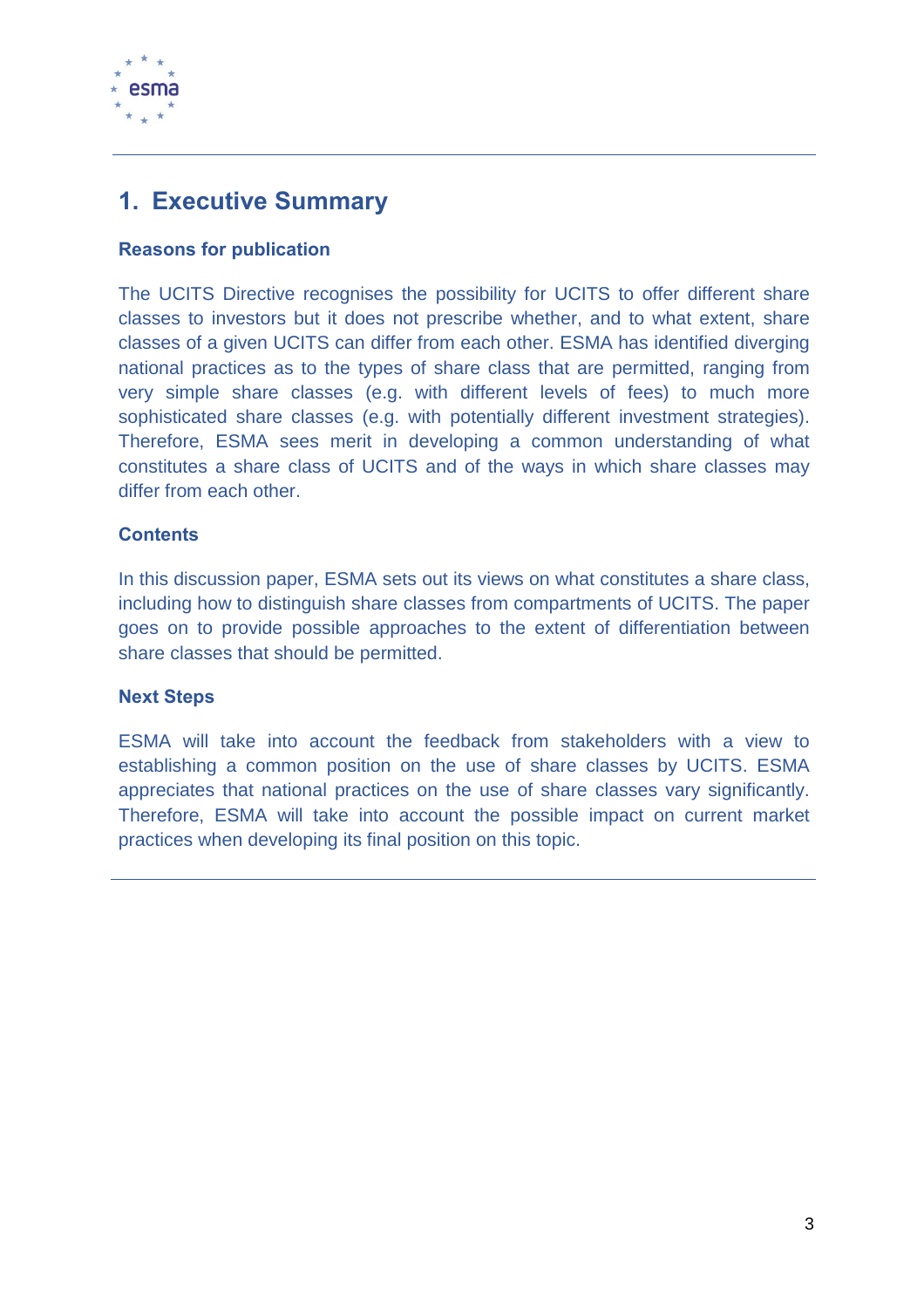

# <span id="page-4-0"></span>**2. Background**

- 1. The UCITS Directive recognises the possibility for a UCITS to offer more than one share class to investors but it does not prescribe whether, and to what extent, share classes of a given UCITS can differ from each other. ESMA has identified diverging national practices as to the types of share class that are permitted, ranging from very simple share classes (e.g. with different levels of entry and exit fees) to much more sophisticated share classes with, for example, different investment strategies. Therefore, ESMA is considering the merits of developing a common understanding of what constitutes a share class of UCITS.
- 2. For the avoidance of doubt, in this document the terms 'share' and 'share class' cover all UCITS, whether they take the form of common funds that issue units or investment companies that issue shares. Also, UCITS includes investment compartments thereof.

## <span id="page-4-1"></span>**3. What is a share class?**

- 3. First of all, it is important to distinguish between share classes and compartments of UCITS. Each compartment of a UCITS is a sub-fund which differs in its investment strategy, or in other characteristics, from the other compartments. This means that investors in each different compartment of the same UCITS may not necessarily be exposed to the same investment strategy as investors in the other compartments. Usually, assets of compartments are legally segregated so a liability arising in one compartment cannot be offset by the assets of other compartments.
- 4. Share classes, in contrast, are not sub-funds but categories of share which belong to the same UCITS and allow subsets of investors in a UCITS to achieve some level of customisation which accommodates their specific needs (e.g. the distribution of revenues, a particular tax treatment under national law or a different minimum investment amount).
- 5. There is no legal segregation of assets between share classes. This means that investors in a UCITS all own a portion of the same pool of assets.
- 6. ESMA has identified the following principles that should be used in assessing the legality of different share classes:
	- o Share classes of the same UCITS should have the same investment strategy.
	- o Features that are specific to one share class should not have a potential (or actual) adverse impact on other share classes of the same UCITS.
	- o Differences between share classes of the same UCITS should be disclosed to investors when they have a choice between two or more classes.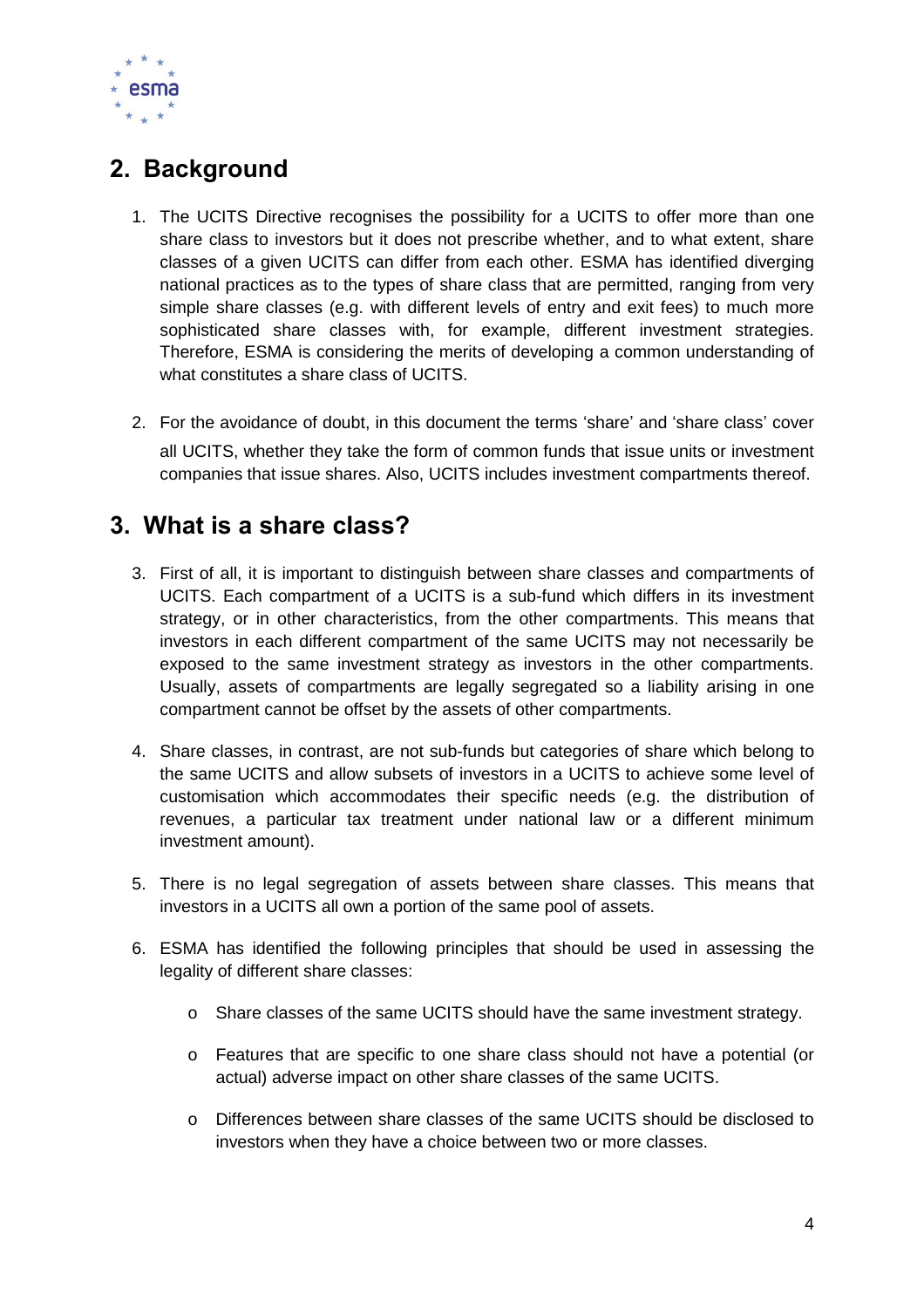

- 7. ESMA is of the view that UCITS management companies which seek to offer different investment strategies to investors should create a separate UCITS for each strategy.
- 8. ESMA has identified the following non-exhaustive list of types of share class that would be compatible with the principles set out in paragraph 6:
	- Share classes that differ according to the maximum or minimum investment amounts, or values of holdings allowed to be retained;
	- Share classes that differ in terms of the type of investor (e.g. institutional investors vs. retail investors);
	- Share classes that differ according to the types of charges and fees that may be levied and their amount (on-going charges, subscription and redemption fees, performance-related fee);
	- Share classes that differ according to the currency in which they are denominated;
	- Share classes that differ according to the allocation of revenues to investors (by capitalisation or distribution, either subject to or exempt from withholding tax).
	- Share classes that differ according to their characteristics: registered or bearer.
	- Share classes that differ in terms of voting rights; and
	- Share classes that provide currency hedging when share classes are denominated in different currencies from the base currency.
- 9. With respect to the last example above, ESMA is of the view that currency hedging at the level of a share class could be considered as compatible with the principle of a common investment strategy. This is because such hedging arrangements are intended to ensure that investors receive as nearly as possible the same results of the investment strategy, even though their exposure is obtained through a different currency. Nevertheless, currency hedging should only be possible if it cannot have an adverse impact on the unit-holders of the other share classes of the UCITS and the costs of the hedging should only be borne by the unit-holders of the hedged share class.
- 10. ESMA has identified the following non-exhaustive list of types of share class that do not appear to be compatible with the principles set out in paragraph 6: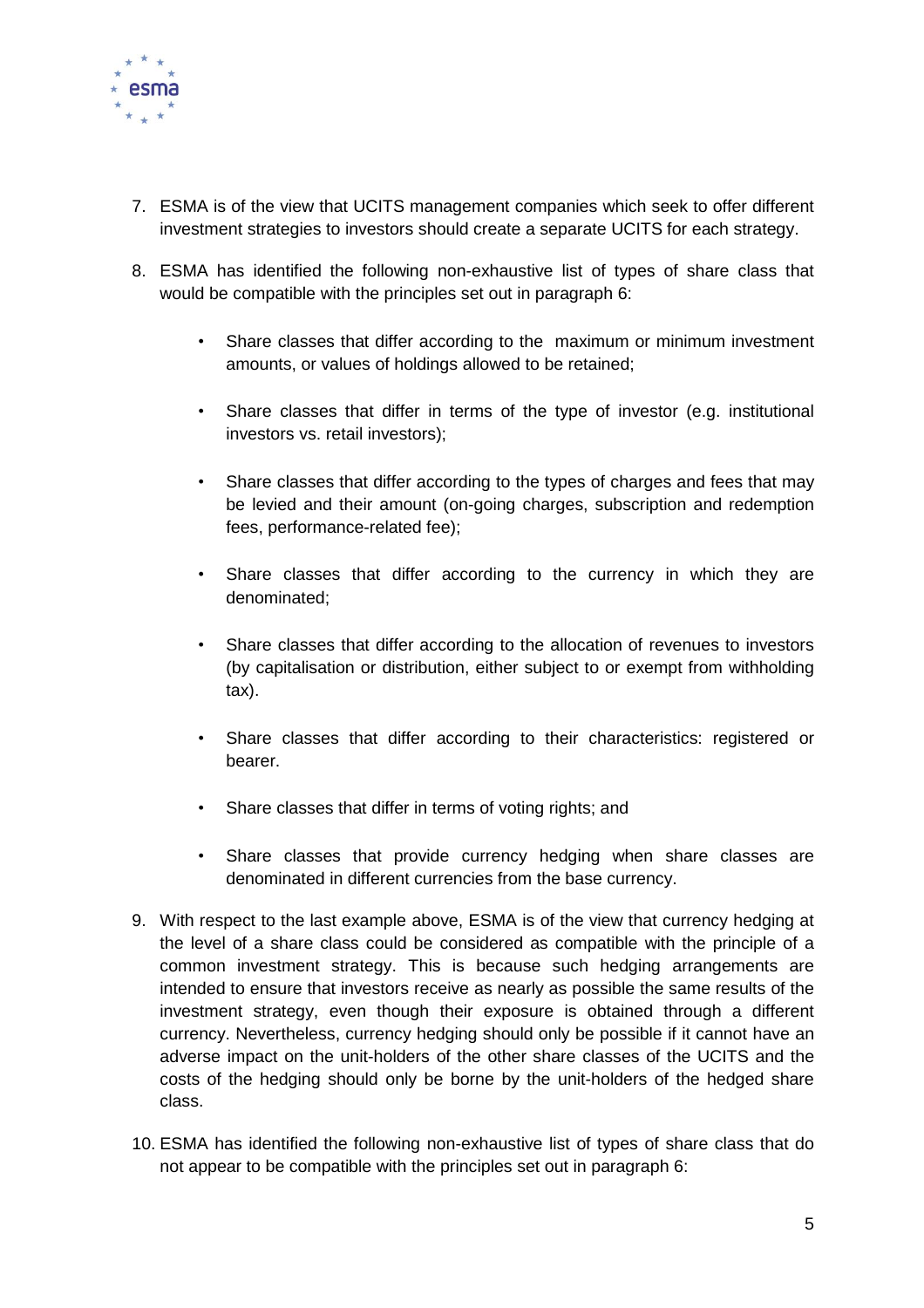

- Share classes that are exposed to different pools of underlying assets. For example, a UCITS that offers two share classes, one tracking the Eurostoxx and one tracking the S&P 500.
- Share classes whereby the same underlying portfolio is swapped against different portfolios of assets (i.e. the final exposures of the share classes are different).
- Share classes that offer differing degrees of protection against some market risks such as interest rate risk or volatility risk.
- Share classes that are exposed to the same pool of assets but with different level of capital protection and/or payoff. For example, a UCITS offers two share classes. One share class protects 80% of the initial NAV and delivers 100% of the performance of an index after a fixed term (5 years) and the other share class protects 100% of the initial NAV and delivers 50% of the performance of the same index after the same 5 year term.
- Share classes that differ in terms of leverage.
- 11. Unlike currency hedging referred to in paragraph 9 above, ESMA believes that interest rate hedging performed at the level of share classes does not comply with the principle of having the same investment strategy, because it modifies the investment strategy of the share class. For example, a share class that reduces the duration of the portfolio should not be considered as compatible with the principle of a unique investment strategy because investors in that class are not exposed to the same interest rate risk as investors in the other classes of the fund.

## <span id="page-6-0"></span>**4. Questions**

- **1. What are the drivers for creating different share classes?**
- **2. Why do certain UCITS decide to create share classes instead of setting up a new UCITS?**
- **3. What are the costs of creating and operating a new share class compared to the cost of creating and operating a separate UCITS?**
- **4. What are the different types of share class that currently exist?**
- **5. How would you define a share class?**
- **6. Do you agree that share classes of the same UCITS should all share the same investment strategy? If not, please justify your position.**